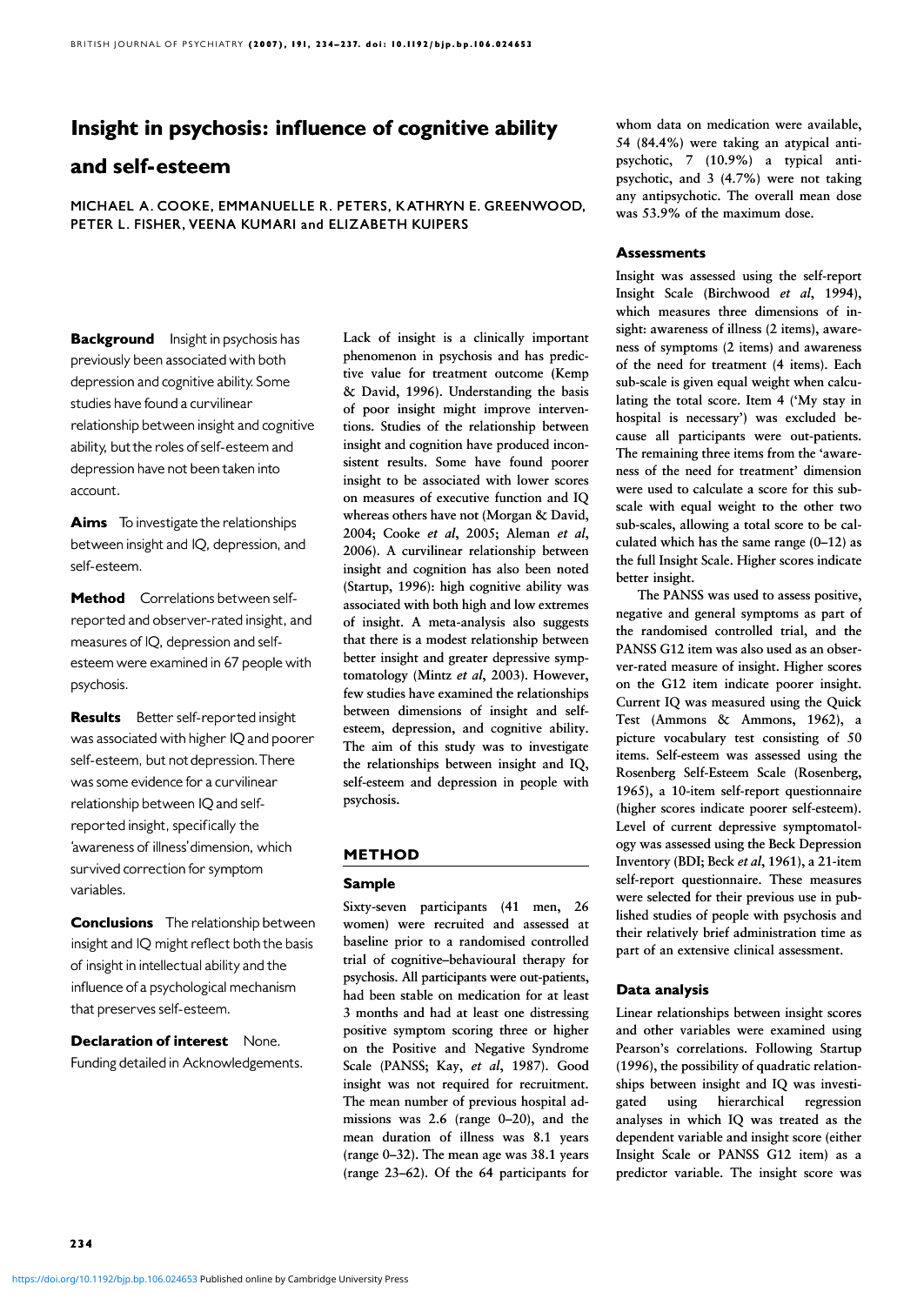first entered into the regression to test for a linear relationship, followed by the square of the insight score to test for a quadratic relationship.

## RESULTS

Descriptive statistics for all measures used in this study are displayed in Table 1.

The mean total Insight Scale score of 8.5 was comparable to that of the inpatient sample (at discharge) on which the scale was originally standardised (mean 8.1; Birchwood et al, 1994). Splitting our sample according to the cut-off score of 9 for good insight which was recommended in the original study (Birchwood  $et$   $al$ , 1994), 30 individuals (44.8%) would be classified as having poor insight, whereas 37 (55.2%) would be classified as having good insight. This suggests that in our sample insight was slightly lower than in a recent neuropsychological study which utilised the Insight Scale (30% with poor insight; Donohoe  $et \ al$ , 2005). As expected, the total Insight Scale and PANSS G12 measures, which are scored in opposite directions, were highly negatively correlated  $(r=-0.646, P<0.001)$ .

#### Self-reported insight

Total Insight Scale score was correlated with higher IQ  $(r=0.264, P<0.05)$  and poorer self-esteem  $(r=0.382, P=0.001)$ , but not depression  $(r=0.189, P>0.05)$ . The relationship between insight and selfesteem remained significant after controlling for depression  $(r=0.342, P<0.005)$ , as did that between insight and IQ  $(r=0.31, P=0.01)$ . IQ and self-esteem were not related  $(r=0.12, P=0.3)$ .

In the regression analysis, the linear Insight Scale component was significant (R<sup>2</sup> change 0.070, F change (1,65) 4.86,  $P<0.05$ ), reflecting an association between higher Insight Scale score and higher IQ. The quadratic Insight Scale component was also highly significant  $(R^2 \text{ change})$ 0.127,  $F$  change (1,64) 10.11,  $P < 0.005$ ). The full model accounted for 19.6% of the variance, with an adjusted  $R^2$  of 0.17  $(F (2,65) = 7.82, P < 0.001)$ . The quadratic Insight Scale component of the model remained significant when positive, negative and general PANSS sub-scale scores, as well as BDI scores, were entered into the model at the first step  $(R^2 \text{ change } 0.163, F \text{ change})$  $(1,60)$  14.63,  $P < 0.001$ ). There was one IQ Table 1 Scores on measures of insight, cognitive ability, depression and self-esteem administered to 67 people with psychosis

| <b>Measure</b>                                   | Mean score | s.d.            | Range      |
|--------------------------------------------------|------------|-----------------|------------|
| Insight Scale                                    |            |                 |            |
| Total                                            | 8.5        | 3.3             | $0 - 12$   |
| Awareness of symptoms <sup>1</sup>               | 2.7        | $\mathsf{I}$ .4 | $0 - 4$    |
| Awareness of illness <sup>1</sup>                | 2.7        | $\mathsf{I}$ .4 | $0 - 4$    |
| Awareness of the need for treatment <sup>1</sup> | 3.1        | 1.8             | $0 - 4$    |
| PANSS G12 insight item                           | 2.7        | I.6             | $I-6$      |
| Quick Test IQ                                    | 94.4       | 13.1            | $65 - 135$ |
| <b>Beck Depression Inventory</b>                 | 20.6       | 11.8            | $I-54$     |
| Rosenberg Self-Esteem Scale                      | 25.9       | 6.0             | $11 - 38$  |
| <b>PANSS</b>                                     |            |                 |            |
| Positive symptoms                                | 17.6       | 4.9             | $11 - 32$  |
| Negative symptoms                                | 12.2       | 5.0             | $7 - 29$   |
| General symptoms                                 | 31.8       | 7.0             | $19 - 50$  |
| Total                                            | 61.3       | 12.2            | $39 - 87$  |

PANSS, Positive and Negative Syndrome Scale. 1. Weighted sub-scale mean.

outlier more than 1.5 times the interquartile range above the upper quartile, and no Insight Scale outliers. When the analysis was run again excluding this outlier, the quadratic component of the regression remained significant.

Separate regressions for the three dimensions of the Insight Scale indicated that it was the 'awareness of illness' dimension which was driving the curvilinear relationship between total Insight Scale score and IQ (Fig. 1), as this was the only dimension for which the quadratic component was significant ( $R^2$  change 0.181, F change (1,64) 7.763,  $P < 0.005$ ). Better insight in all three dimensions was significantly associated with poorer self-esteem  $(P<0.015$  for all), but there were no significant correlations with depression.

#### Observer-rated insight

The PANSS G12 score was not significantly correlated with IQ, self-esteem or depression. Neither the linear nor the quadratic component of the PANSS G12 regression was significant.

#### **DISCUSSION**

## Main findings

This study found significant linear correlations between better self-reported insight and both higher IQ and poorer self-esteem, but not depression, in a sample of individuals

with psychosis. A curvilinear (quadratic) relationship between self-reported insight and IQ was also found, and survived correction for symptom variables. This relationship was driven by the 'insight into illness' dimension. Despite a high concordance between the scales, no correlations with observer-rated insight were found.

It has previously been suggested that the association between insight and IQ reflects the inability of people with low IQs to communicate the presence of insight to the satisfaction of an interviewer (Lewis, 1934; Rossell et al, 2003). This hypothesis is not supported by the present study, which did not find an association between observer-rated insight and IQ.



Fig. 1 Scatterplot of IQ against Insight Scale scores with fitted quadratic regression curve.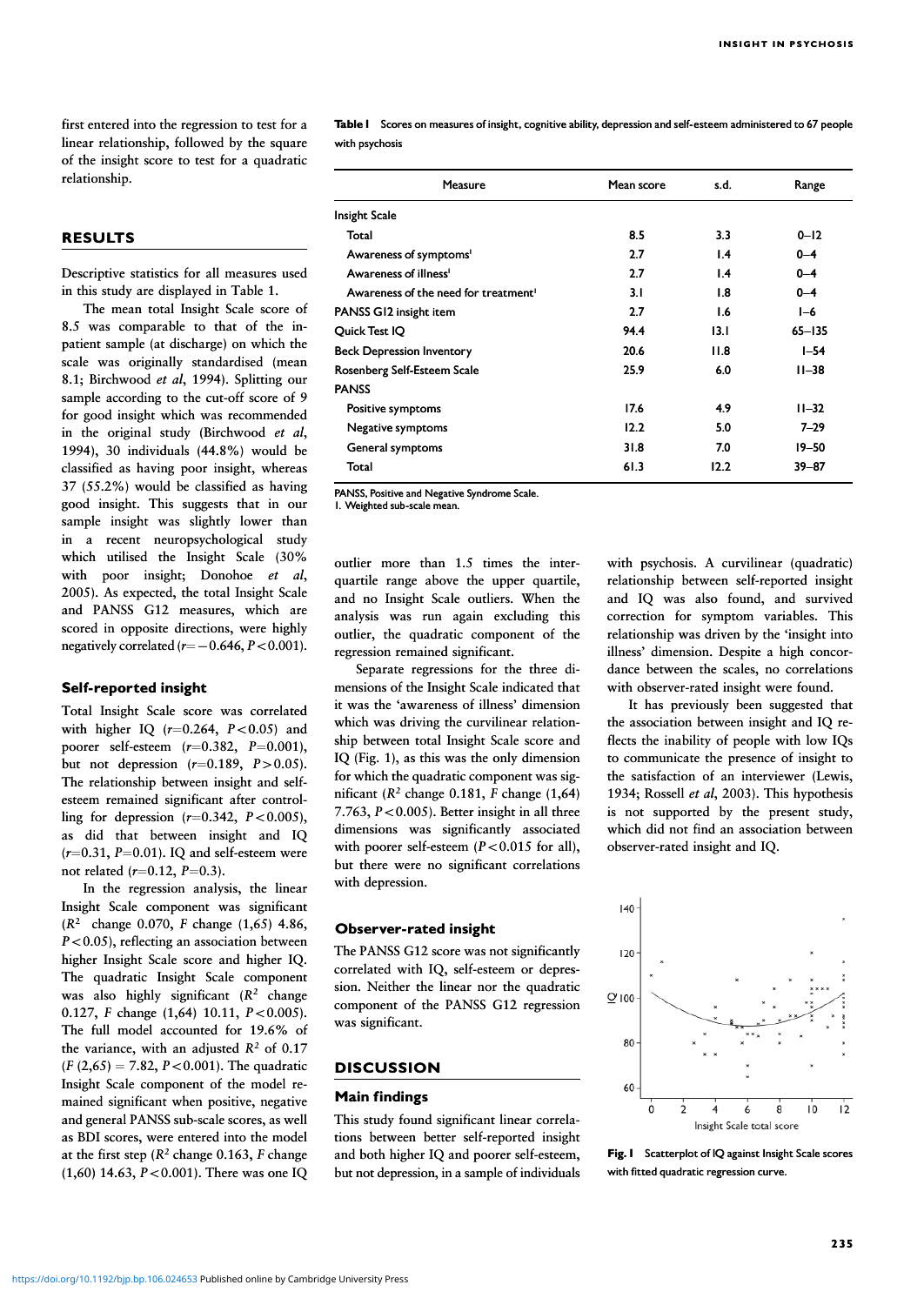However, the linear association between total Insight Scale score and IQ is consistent with the findings of a number of previous studies (for a review see Cooke  $et al$ , 2005), as well as a recent study which utilised the Insight Scale (Donohoe et al, 2005). The significant curvilinear relationship between total Insight Scale score and IQ also supports the hypothesis of Green et al (2000) that there may be two influences on insight. First, high cognitive ability is conducive to, but in itself not sufficient for, having good insight. Second, some individuals may cope with psychosis in a way that promotes their own positive selfevaluation and thus manifest poor insight. The association found in this study between higher Insight Scale scores and poorer selfesteem is consistent with this, and suggests a further psychological mechanism whereby self-esteem is increased at the expense of insight, which may apply to all individuals across the IQ range. The combination of these two factors might explain why some people with high cognitive ability display good insight and others display poor insight, particularly in the 'awareness of illness' dimension.

In the only previous study to find a curvilinear relationship between insight and cognitive ability, Startup (1996) found that a composite 'cognitive deficits' score derived from factor analysis of neuropsychological test scores explained 56% of the variance in insight. No linear relationship with cognitive ability was found. Although we employed similar statistical methods to Startup (1996), our use of a single cognitive measure and a different insight scale might explain why the amount of variance accounted for by the regression model in this study was modest (20%), and why a linear as well as a curvilinear relationship, was found. Furthermore, although the Quick Test has been used in a number of studies of people with psychosis (e.g. Kondel et al, 2003), some evidence (Mortimer & Bowen, 1999) suggests that it overestimates IQ in this population. This may have influenced the results, particularly the high IQ outliers. Nevertheless, these data support the curvilinear relationship between cognitive ability and insight in a sample of outpatients with psychosis and complement the results from a sample of in-patients investigated by Startup (1996). The findings support the view that the relationship between insight and cognition may be complex, and may reflect an interaction between cognitive abilities and other

MICHAEL A. COOKE, MA, PhD, EMMANUELLE R. PETERS, BSc, MSc, PhD, KATHRYN E. GREENWOOD, BSc, DClinPsy, PhD, King's College London, Department of Psychology, Institute of Psychiatry, London, PETER L. FISHER, BSc, MSc, DClinPsy, PhD, Division of Clinical Psychology, University of Liverpool, VEENA KUMARI, MA, PhD, ELIZABETH KUIPERS, BSc, MSc, PhD, King's College London, Department of Psychology, Institute of Psychiatry, London, UK

Correspondence: Dr Emmanuelle Peters, King's College London, Institute of Psychiatry, Department of Psychology (PO77), 16 De Crespigny Park, Denmark Hill, London SE5 8AF, UK. Email: e.peters@iop.kcl.ac.uk

(First received 23 March 2006, final revision 20 April 2007, accepted 30 April 2007)

factors, such as the way a person copes with psychosis. Poor insight, especially in people with good intellectual function, may be adaptive and serve to protect against low self-esteem.

#### **Implications**

Self-report measures of insight may be more sensitive to associations with variables relevant to the aetiology of insight than single items from general symptom rating scales. Different dimensions of insight may have different psychological and cognitive correlates.

The finding that better insight is associated with poorer self-esteem, but not greater depression, suggests that insight might be more strongly related to stable, core beliefs about self-worth in people with psychosis than their current level of depressive symptomatology, which may be a result of a number of other factors, such as current social situation. If a person believes that they are mentally well despite disagreements with clinicians ('poor insight'), this might help to maintain positive core beliefs about the self and promote good selfesteem. Therefore poor insight could be viewed as an adaptive response to a diagnosis of a serious mental illness with respect to psychological well-being, although it can have maladaptive effects on other areas of functioning, such as engagement with services and taking medication.

## Limitations

There are limitations to the generalisability of this study's sample, since it was composed of out-patients who were recruited to a trial of cognitive–behavioural therapy for psychosis. Although the mean level of insight was comparable with samples reported in other studies using the Insight Scale (Birchwood et al, 1994; Donohoe et al, 2005), our participants might not have

been representative in other ways, such as being more engaged with services, more motivated and less cognitively impaired. Detailed information on the psychiatric diagnosis was not available. Moreover, the curvilinear relationship between selfreported insight and cognitive ability was modest and requires replication.

#### ACKNOWLEDGEMENTS

M.C. was supported by a Wellcome Trust Prize Studentship (072298/z/03/z).V.K. is supported by a Wellcome Trust Senior Research Fellowship (067427/z/02/z).

## REFERENCES

Aleman, A., Agrawal, N., Morgan, K. D., et al (2006) Insight in psychosis and neuropsychological function. Meta-analysis. British Journal of Psychiatry, 189, 204-212.

Ammons, R. B. & Ammons, C. H. (1962) The Quick Test. Psychological Test Specialists.

Beck, A. T., Ward, C. H., Mendelson, M., et al (1961) An inventory for measuring depression. Archives of General Psychiatry, 4, 561-571.

Birchwood, M., Smith, J., Drury, V., et al (1994)  $\mathsf A$ self-report Insight Scale for psychosis: reliability, validity and sensitivity to change. Acta Psychiatrica Scandinavica, 89.  $62-67$ .

Cooke, M. A., Peters, E. R., Kuipers, E., et al (2005) Disease, deficit or denial? Models of poor insight in psychosis. Acta Psychiatrica Scandinavica, 112, 4-17.

Donohoe, G., Corvin, A. & Robertson, I. H. (2005). Are the cognitive deficits associated with impaired insight in schizophrenia specific to executive task performance? Journal of Nervous and Mental Disease, 193, 803-808.

Green, M. F., Kern, R. S., Robertson, M. J., et al (2000) Relevance of neurocognitive deficits for functional outcome in schizophrenia. In Cognition in Schizophrenia (eds T. Sharma & P. D. Harvey), pp. 178-192. Oxford University Press.

Kay, S. R., Fiszbein, A. & Opler, L. A. (1987) The positive and negative syndrome scale (PANSS) for schizophrenia. Schizophrenia Bulletin, 13, 261-276.

Kemp, R. & David, A. (1996) Psychological predictors of insight and compliance in psychotic patients. British Journal of Psychiatry, 169, 444-450.

Kondel, T. K., Mortimer, A. M., Leeson, V. C., et al (2003) Intellectual differences between schizophrenic